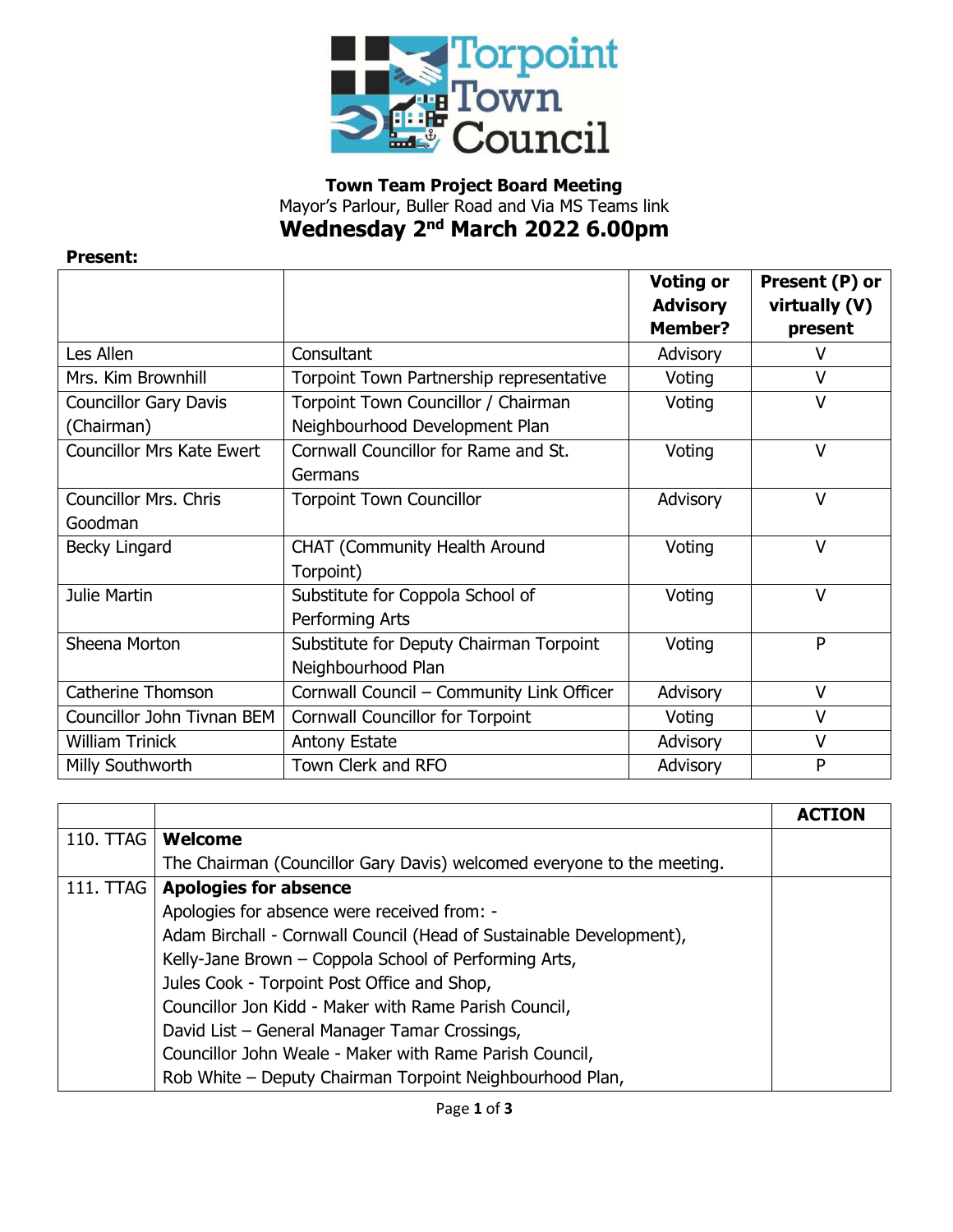|                  | Louise Wood - Cornwall Council (Service Director for Planning & Sustainable                                                                                                                                                                                                                                                                                                                                                                                                                                   |                  |
|------------------|---------------------------------------------------------------------------------------------------------------------------------------------------------------------------------------------------------------------------------------------------------------------------------------------------------------------------------------------------------------------------------------------------------------------------------------------------------------------------------------------------------------|------------------|
|                  | Development).                                                                                                                                                                                                                                                                                                                                                                                                                                                                                                 |                  |
| 112. TTAG        | Minutes of the previous meeting held 13th December 2021.                                                                                                                                                                                                                                                                                                                                                                                                                                                      |                  |
|                  | The minutes of the previous meeting held on Monday $13th$ December 2021, as                                                                                                                                                                                                                                                                                                                                                                                                                                   | Consultant       |
|                  | circulated, was taken as read and confirmed. Councillor John Tivnan BEM                                                                                                                                                                                                                                                                                                                                                                                                                                       |                  |
|                  | asked whether the 'one-page' document for Sheryll Murray MP had been                                                                                                                                                                                                                                                                                                                                                                                                                                          |                  |
|                  | prepared, the consultant agreed to chase completion of this.                                                                                                                                                                                                                                                                                                                                                                                                                                                  |                  |
| 113. TTAG        | Review Strategic Outline Case - Lead Consultant.                                                                                                                                                                                                                                                                                                                                                                                                                                                              |                  |
|                  | The consultant gave a presentation, which summarised: -                                                                                                                                                                                                                                                                                                                                                                                                                                                       |                  |
|                  | $\triangleright$ The Lower Fore Street Programme – A reminder!                                                                                                                                                                                                                                                                                                                                                                                                                                                |                  |
|                  | $\triangleright$ Opportunities that exist now                                                                                                                                                                                                                                                                                                                                                                                                                                                                 |                  |
|                  | $\triangleright$ Issues that exist now                                                                                                                                                                                                                                                                                                                                                                                                                                                                        |                  |
|                  | $\triangleright$ Agreed next steps                                                                                                                                                                                                                                                                                                                                                                                                                                                                            |                  |
|                  | $\triangleright$ Five Case Business Model Approach                                                                                                                                                                                                                                                                                                                                                                                                                                                            |                  |
|                  | $\triangleright$ Strategic Case Review                                                                                                                                                                                                                                                                                                                                                                                                                                                                        |                  |
|                  | $\triangleright$ Economic Case Review                                                                                                                                                                                                                                                                                                                                                                                                                                                                         |                  |
|                  | $\triangleright$ Commercial Case Review                                                                                                                                                                                                                                                                                                                                                                                                                                                                       |                  |
|                  | <b>Management Case Review</b><br>≻                                                                                                                                                                                                                                                                                                                                                                                                                                                                            |                  |
|                  | $\triangleright$ Financial Case Review                                                                                                                                                                                                                                                                                                                                                                                                                                                                        |                  |
|                  | <b>Next Steps</b><br>➤                                                                                                                                                                                                                                                                                                                                                                                                                                                                                        |                  |
|                  | Following a question posited, the consultant explained that he is endeavouring<br>to understand more information about the Police station.                                                                                                                                                                                                                                                                                                                                                                    |                  |
|                  | All members were given the opportunity to highlight any concerns/queries<br>about this version of the Strategic Outline Case (SOC), with the consultant<br>explaining there is further work to be completed on the document. Members<br>agreed with this draft, with no comments, as the information included matched<br>the work/discussions which had been undertaken prior to this point.                                                                                                                  |                  |
|                  | Next steps<br>The Chairman (Councillor Gary Davis) explained the next steps will be to<br>receive the next draft of the SOC from the consultant, the document will be<br>forwarded on Friday 11 <sup>th</sup> March 2022. Members will then have time to<br>consider and review the contents and at the next meeting of the Town Team<br>Project Board, will make the decision to adopt the document. Members'<br>understood the responsibility for adopting the Strategic Outline Case, is to this<br>group. |                  |
|                  | The consultant explained a 'sponsor' will be need to be identified within<br>Cornwall Council, for submission into Cornwall Council, post completion of its<br>restructure.                                                                                                                                                                                                                                                                                                                                   |                  |
| <b>114. TTAG</b> | <b>Action Plans/Decisions Required</b>                                                                                                                                                                                                                                                                                                                                                                                                                                                                        |                  |
|                  | Strategic Outline Case to be received from the consultant and<br>i.                                                                                                                                                                                                                                                                                                                                                                                                                                           | Consultant/Clerk |